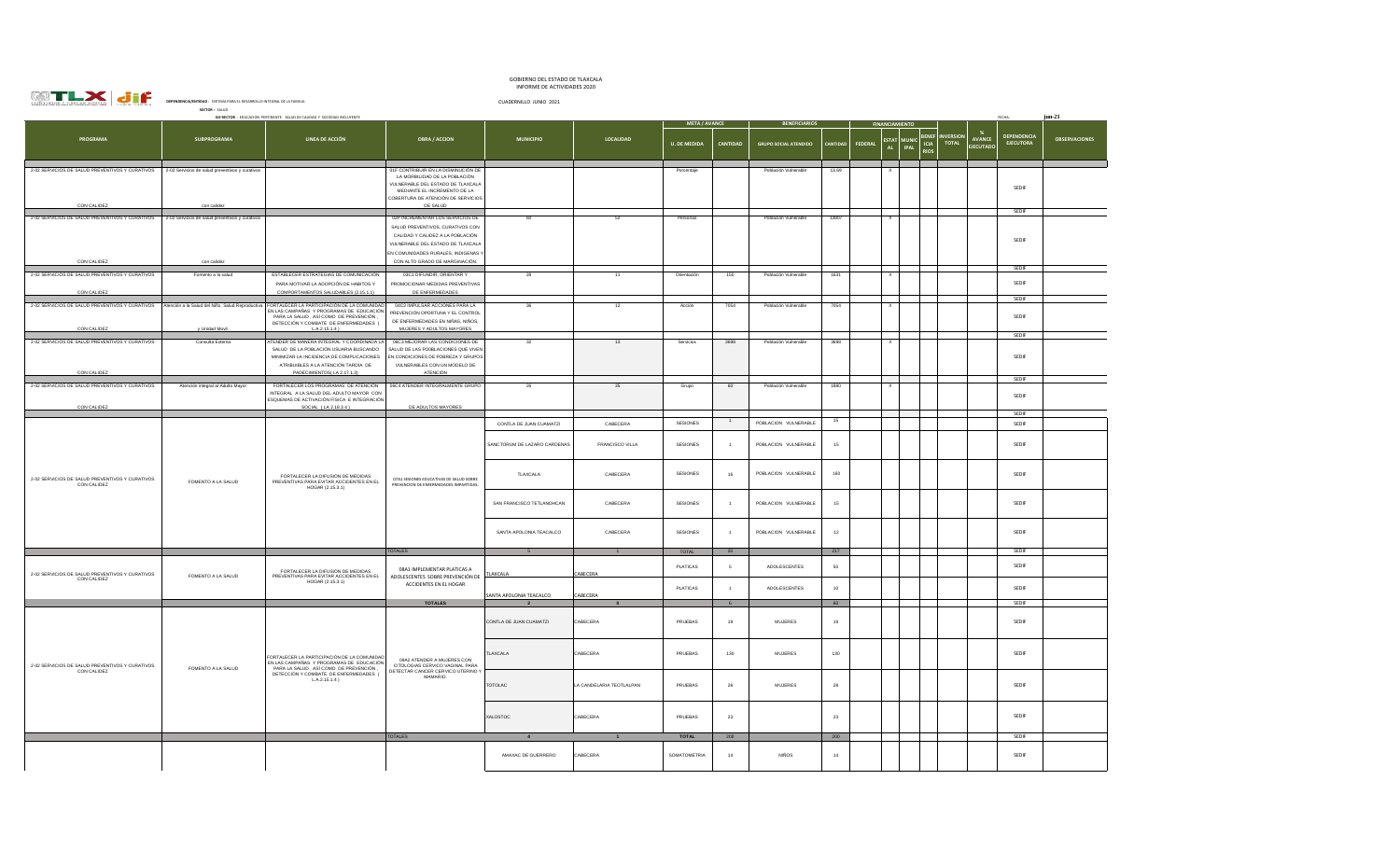|                                                                |                    |                                                                                                                                                         |                                                                                                             |                                                                                 |                | <b>META / AVANCE</b> |                         | <b>BENEFICIARIOS</b>             |                         |                             |                                                                                    |              |                    |                                 |                      |
|----------------------------------------------------------------|--------------------|---------------------------------------------------------------------------------------------------------------------------------------------------------|-------------------------------------------------------------------------------------------------------------|---------------------------------------------------------------------------------|----------------|----------------------|-------------------------|----------------------------------|-------------------------|-----------------------------|------------------------------------------------------------------------------------|--------------|--------------------|---------------------------------|----------------------|
| PROGRAMA                                                       | <b>SUBPROGRAMA</b> | LINEA DE ACCIÓN                                                                                                                                         | <b>OBRA / ACCION</b>                                                                                        | <b>MUNICIPIO</b>                                                                | LOCALIDAD      | <b>U. DE MEDIDA</b>  | CANTIDAD                | <b>GRUPO SOCIAL ATENDIDO</b>     | CANTIDAD                | <b>FEDERAL</b><br><b>AL</b> | BENEF<br><b>ESTAT MUNIC</b><br>ICIA<br>$\ensuremath{\mathsf{IPAL}}$<br><b>RIOS</b> | <b>TOTAL</b> | AVANCE<br>EJECUTAD | DEPENDENCIA<br><b>EJECUTORA</b> | <b>OBSERVACIONES</b> |
|                                                                |                    |                                                                                                                                                         |                                                                                                             | CALPULALPAN                                                                     | CABECERA       | SOMATOMETRIA         | 17                      | NIÑOS                            | 17                      |                             |                                                                                    |              |                    | SEDIF                           |                      |
|                                                                |                    |                                                                                                                                                         |                                                                                                             | <b>IXTACUIXTLA</b>                                                              | CABECERA       | SOMATOMETRIA         | 11                      | NIÑOS                            | 11                      |                             |                                                                                    |              |                    | SEDIF                           |                      |
|                                                                |                    |                                                                                                                                                         |                                                                                                             | SANCTORUM DE LAZARO CARDENAS JOSE MARIA MORELOS                                 |                | SOMATOMETRIA         | 25                      | <b>NIÑOS</b>                     | 25                      |                             |                                                                                    |              |                    | SEDIF                           |                      |
| 2-02 SERVICIOS DE SALUD PREVENTIVOS Y CURATIVOS<br>CON CALIDEZ | FOMENTO A LA SALUD | FORTALECER LAS ACCIONES DE PREVENCIÓN Y<br>CONTROL DEL SOBREPESO Y OBESIDAD DESDE LOS<br>PRIMEROS AÑOS DE VIDA (L.A.2.15.2.4)                           | 10A2 VIGILAR EL ESTADO NUTRICIONAL DE<br>LOS MENORES DE 5 AÑOS DE EDAD<br>MEDIANTE SOMATOMETRIAS RELIZADAS. | TLAXCALA                                                                        | CABECERA       | SOMATOMETRIA         | 175                     | NIÑOS                            | 175                     |                             |                                                                                    |              |                    | SEDIF                           |                      |
|                                                                |                    |                                                                                                                                                         |                                                                                                             | TOTOLAC                                                                         | CABECERA       | SOMATOMETRIA         | $13\,$                  | NIÑOS                            | 13                      |                             |                                                                                    |              |                    | SEDIF                           |                      |
|                                                                |                    |                                                                                                                                                         |                                                                                                             | TEPETITLA DE LARDIZABAL                                                         | CABECERA       | SOMATOMETRIA         | 16                      | <b>NIÑOS</b>                     | 16                      |                             |                                                                                    |              |                    | SEDIF                           |                      |
|                                                                |                    |                                                                                                                                                         |                                                                                                             | SAN FRANCISCO TETLANOHCAN                                                       | CABECERA       | SOMATOMETRIA         | 15                      | NIÑOS                            | 15                      |                             |                                                                                    |              |                    | SEDIF                           |                      |
|                                                                |                    |                                                                                                                                                         | SANTA ANA NOPALUCAN                                                                                         | CABECERA                                                                        | SOMATOMETRIA   | 14                   | NIÑOS                   | 14                               |                         |                             |                                                                                    |              | SEDIF              |                                 |                      |
|                                                                |                    |                                                                                                                                                         |                                                                                                             |                                                                                 |                |                      | 300                     |                                  | 300                     |                             |                                                                                    |              |                    | SEDIF                           |                      |
|                                                                |                    |                                                                                                                                                         |                                                                                                             | MAXAC DE GUERRERO                                                               | CABECERA       | PRUEBA               | $_{3}$                  | HOMBRES                          | $_{3}$                  |                             |                                                                                    |              |                    | SEDIF                           |                      |
|                                                                |                    |                                                                                                                                                         |                                                                                                             | APETATITLAN DE ANTONIO CARVAJAL SAN MATIAS TEPETOMATITLAN                       |                | PRUEBA               | $\,$ 2 $\,$             | HOMBRES                          | $\,$ 2 $\,$             |                             |                                                                                    |              |                    | SEDIF                           |                      |
|                                                                |                    |                                                                                                                                                         |                                                                                                             | ATLANGATEPEC                                                                    | SANTA CLARA    | PRUEBA               | $\overline{7}$          | <b>HOMBRES</b>                   | $\overline{7}$          |                             |                                                                                    |              |                    | SEDIF                           |                      |
|                                                                |                    |                                                                                                                                                         |                                                                                                             | CALPULALPAN                                                                     | CABECERA       | PRUEBA               | $\scriptstyle{7}$       | HOMBRES                          | $\overline{\tau}$       |                             |                                                                                    |              |                    | SEDIF                           |                      |
|                                                                |                    |                                                                                                                                                         |                                                                                                             | <b>IXTACUIXTLA</b>                                                              | CABECERA       | PRUEBA               | $\bf8$                  | HOMBRES                          | 8                       |                             |                                                                                    |              |                    | SEDIF                           |                      |
|                                                                |                    |                                                                                                                                                         | 11A2a REALIZAR PRUEBAS DE DIABETES TEPETITLA DE LARDIZABAL<br>MELLITUS A (HOMBRES)                          | CO NTLA DE JUAN CUAMATZI                                                        | CABECERA       | PRUEBA               | $\mathsf{s}$            | HOMBRES                          | 5                       |                             |                                                                                    |              |                    | SEDIF                           |                      |
| 2-02 SERVICIOS DE SALUD PREVENTIVOS Y CURATIVOS CON CALIDEZ    | FOMENTO A LA SALUD | FORTALECER LAS ACCIONES PARA LA<br>PREVENCIÓN, DETECCIÓN OPORTUNA Y CONTROL<br>DE LA DIABETES MELLITUS Y SUS<br>COMPLICACIONES EN MUJERES (LA 2.15.2.5) |                                                                                                             |                                                                                 | CABECERA       | PRUEBA               | 10                      | HOMBRES                          | 10 <sub>10</sub>        |                             |                                                                                    |              |                    | SEDIF                           |                      |
|                                                                |                    |                                                                                                                                                         |                                                                                                             | SANCTORUM DE LAZARO CARDENAS FRANCISCO VILLA                                    |                | PRUEBA               | $\sim$                  | <b>HOMBRES</b>                   | $\sim$                  |                             |                                                                                    |              |                    | SEDIF                           |                      |
|                                                                |                    |                                                                                                                                                         |                                                                                                             | TOTOLAC                                                                         | CABECERA       | PRUEBA               | $\overline{\mathbf{3}}$ | <b>HOMBRES</b>                   | $\overline{\mathbf{3}}$ |                             |                                                                                    |              |                    | SEDIF                           |                      |
|                                                                |                    |                                                                                                                                                         |                                                                                                             | TZOMPANTEPEC                                                                    | CABECERA       | PRUEBA               | 10                      | <b>HOMBRES</b>                   | 10                      |                             |                                                                                    |              |                    | SEDIF                           |                      |
|                                                                |                    |                                                                                                                                                         |                                                                                                             | SAN FRANCISCO TETLANOHCAN                                                       | CABECERA       | PRUEBA               | $\overline{7}$          | <b>HOMBRES</b>                   | $\overline{7}$          |                             |                                                                                    |              |                    | SEDIF                           |                      |
|                                                                |                    |                                                                                                                                                         |                                                                                                             | SAN JOSE TEACALCO                                                               | CABECERA       | PRUEBA               | $\overline{\mathbf{3}}$ | HOMBRES                          | $_{3}$                  |                             |                                                                                    |              |                    | SEDIF                           |                      |
|                                                                |                    |                                                                                                                                                         |                                                                                                             | SANTA ANA NOPALUCAN                                                             | CABECERA       | PRUEBA               | $\mathbf 6$             | HOMBRES                          | $\,$ 6                  |                             |                                                                                    |              |                    | SEDIF                           |                      |
|                                                                |                    |                                                                                                                                                         | <b>TOTALES</b>                                                                                              | 13                                                                              | $\overline{4}$ |                      | 75                      |                                  | 75                      |                             |                                                                                    |              |                    | SEDIF<br>SEDIE                  |                      |
|                                                                |                    |                                                                                                                                                         |                                                                                                             | AMAXAC DE GUERRERO<br>APETATITLAN DE ANTONIO CARVAJAL SAN MATIAS TEPETOMATITLAN | CABECERA       | PRUEBA<br>PRUEBA     | 12<br>14                | <b>MUJERES</b><br><b>MUJERES</b> | 12<br>14                |                             |                                                                                    |              |                    | SEDIF                           |                      |
|                                                                |                    |                                                                                                                                                         |                                                                                                             | ATLANGATEPEC                                                                    | SANTA CLARA    | PRUEBA               | 19                      | <b>MUJERES</b>                   | 19                      |                             |                                                                                    |              |                    | SEDIF                           |                      |
|                                                                |                    |                                                                                                                                                         |                                                                                                             | CALPULALPAN                                                                     | CABECERA       | PRUEBA               | 16                      | <b>MUJERES</b>                   | 16                      |                             |                                                                                    |              |                    | SEDIF                           |                      |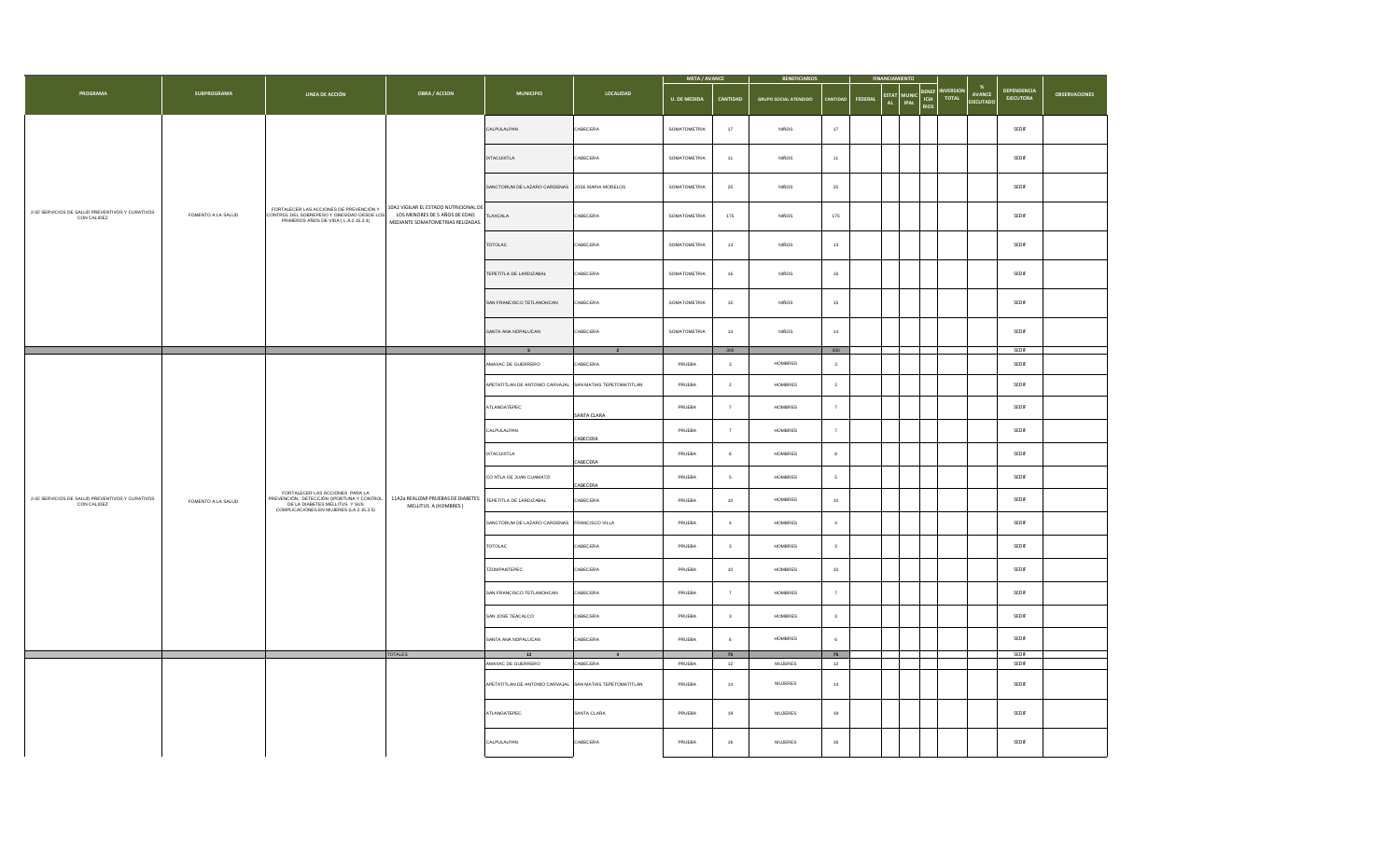|                                                                |                    |                                                                                                              |                                                                                                                 |                                                   |                          | META / AVANCE       |                | <b>BENEFICIARIOS</b>         |                |                                                 |                                                    |                                |                                             |                                 |                      |
|----------------------------------------------------------------|--------------------|--------------------------------------------------------------------------------------------------------------|-----------------------------------------------------------------------------------------------------------------|---------------------------------------------------|--------------------------|---------------------|----------------|------------------------------|----------------|-------------------------------------------------|----------------------------------------------------|--------------------------------|---------------------------------------------|---------------------------------|----------------------|
| PROGRAMA                                                       | <b>SUBPROGRAMA</b> | LINEA DE ACCIÓN                                                                                              | <b>OBRA / ACCION</b>                                                                                            | <b>MUNICIPIO</b>                                  | LOCALIDAD                | <b>U. DE MEDIDA</b> | CANTIDAD       | <b>GRUPO SOCIAL ATENDIDO</b> | <b>ANTIDAD</b> | <b>ESTA1</b><br><b>FEDERAL</b><br>$\mathsf{AL}$ | <b>BENEF</b><br>ICIA<br><b>IPAL</b><br><b>RIOS</b> | <b>VERSION</b><br><b>TOTAL</b> | $\frac{96}{2}$<br><b>AVANCE</b><br>FIFCUTAD | DEPENDENCIA<br><b>EJECUTORA</b> | <b>OBSERVACIONES</b> |
|                                                                |                    |                                                                                                              |                                                                                                                 | <b>IXTACUIXTLA</b>                                | CABECERA                 | PRUEBA              | 11             | <b>MUJERES</b>               | 11             |                                                 |                                                    |                                |                                             | SEDIF                           |                      |
|                                                                |                    |                                                                                                              |                                                                                                                 | CONTLA DE JUAN CUAMATZI                           | CABECERA                 | PRUEBA              | 17             | <b>MUJERES</b>               | 17             |                                                 |                                                    |                                |                                             | SEDIF                           |                      |
| 2-02 SERVICIOS DE SALUD PREVENTIVOS Y CURATIVOS<br>CON CALIDEZ | FOMENTO A LA SALUD | FORTALECER LAS ACCIONES PARA LA<br>PREVENCIÓN, DETECCIÓN OPORTUNA Y CONTROL<br>DE LA DIABETES MELLITUS Y SUS | 11A2b REALIZAR PRUEBAS DE DIABETES<br>MELLITUS A (MUJERES)                                                      | EPETITLA DE LARDIZABAL                            | ABECERA                  | PRUEBA              | 8              | MUJERES                      | $_{8}$         |                                                 |                                                    |                                |                                             | SEDIF                           |                      |
|                                                                |                    | COMPLICACIONES EN HOMBRES (LA 2.15.2.5)                                                                      |                                                                                                                 | SANCTORUM DE LAZARO CARDENAS CABECERA             |                          | PRUEBA              | 20             | <b>MUJERES</b>               | $20\,$         |                                                 |                                                    |                                |                                             | SEDIF                           |                      |
|                                                                |                    |                                                                                                              |                                                                                                                 | TOTOLAC                                           | LA CANDELARIA TEOTLALPAN | PRUEBA              | 5              | $\mathsf{MUIERES}\xspace$    | $\sqrt{5}$     |                                                 |                                                    |                                |                                             | SEDIF                           |                      |
|                                                                |                    |                                                                                                              |                                                                                                                 | <b>TZOMPANTEPEC</b>                               | CABECERA                 | PRUEBA              | $12$           | MUJERES                      | 12             |                                                 |                                                    |                                |                                             | SEDIF                           |                      |
|                                                                |                    |                                                                                                              |                                                                                                                 | SAN FRANCISCO TETLANOHCAN                         | <b>ABECERA</b>           | PRUEBA              | 24             | <b>MUJERES</b>               | 24             |                                                 |                                                    |                                |                                             | SEDIF                           |                      |
|                                                                |                    |                                                                                                              |                                                                                                                 | SAN JOSE TEACALCO                                 | ABECERA                  | PRUEBA              | 6              | $\mathsf{MULERES}\xspace$    | 6              |                                                 |                                                    |                                |                                             | SEDIF                           |                      |
|                                                                |                    |                                                                                                              |                                                                                                                 | SANTA ANA NOPALUCAN                               | CABECERA                 | PRUEBA              | 12             | MUJERES                      | 12             |                                                 |                                                    |                                |                                             | SEDIF                           |                      |
|                                                                |                    |                                                                                                              | <b>TOTALES</b>                                                                                                  | 13                                                |                          |                     | 176            |                              | 176            |                                                 |                                                    |                                |                                             | SEDIF                           |                      |
|                                                                |                    |                                                                                                              |                                                                                                                 | AMAXAC DE GUERRERO                                | SAN DIEGO VILLALTA       | <b>MEDICION</b>     | 15             | POBLACION VULNERABLE         | 15             |                                                 |                                                    |                                |                                             | SEDIF                           |                      |
|                                                                |                    |                                                                                                              |                                                                                                                 | APETATITLAN DE ANTONIO CARVAJAL AGRICOLA SAN LUIS |                          |                     | 16             |                              | 16             |                                                 |                                                    |                                |                                             | SEDIF                           |                      |
|                                                                |                    |                                                                                                              |                                                                                                                 | ATLANGATEPEC                                      | ABECERA                  | <b>MEDICION</b>     | 26             | POBLACION VULNERABLE         | 26             |                                                 |                                                    |                                |                                             | SEDIF                           |                      |
|                                                                |                    |                                                                                                              |                                                                                                                 | CALPULALPAN                                       | ABECERA                  | MEDICION            | 23             | POBLACION VULNERABLE         | $23\,$         |                                                 |                                                    |                                |                                             | SEDIF                           |                      |
|                                                                |                    |                                                                                                              |                                                                                                                 | <b>XTACUIXTLA</b>                                 | ABECERA                  | MEDICION            | 19             | POBLACION VULNERABLE         | $19$           |                                                 |                                                    |                                |                                             | SEDIF                           |                      |
|                                                                |                    |                                                                                                              |                                                                                                                 | CONTLA DE JUAN CUAMATZI                           | JOSE MARIA MORELOS       | MEDICION            | $\bf 22$       | POBLACION VULNERABLE         | $\bf 22$       |                                                 |                                                    |                                |                                             | SEDIF                           |                      |
|                                                                |                    |                                                                                                              |                                                                                                                 | TEPETITLA DE LARDIZABAL                           | ABECERA                  | MEDICION            | 18             | POBLACION VULNERABLE         | 18             |                                                 |                                                    |                                |                                             | SEDIF                           |                      |
| 2-02 SERVICIOS DE SALUD PREVENTIVOS Y CURATIVOS                |                    | FORTALECER LAS ACCIONES PARA LA<br>PREVENCIÓN, DETECCIÓN OPORTUNA Y CONTROL<br>DE LA DIABETES MELLITUS Y SUS | 12A2 FORTALECER LA PREVENCIÓN DE<br>HIPERTENSIÓN ARTERIAL MEDIANTE LA                                           | SANCTORUM DE LAZARO CARDENAS                      | CABECERA                 | <b>MEDICION</b>     | 24             | POBLACION VULNERABLE         | 24             |                                                 |                                                    |                                |                                             | SEDIF                           |                      |
| CON CALIDEZ                                                    |                    | COMPLICACIONES (LA 2.15.2.5)                                                                                 | TOMA DE PRESIÓN ARTERIAL A<br>POBLACIÓN VULNERABLE REALIZADA.                                                   | LAXCALA                                           | L ROSARIO                | MEDICION            | 128            | POBLACION VULNERABLE         | 128            |                                                 |                                                    |                                |                                             | SEDIF                           |                      |
|                                                                |                    |                                                                                                              |                                                                                                                 | TOTOLAC                                           | ABECERA                  | <b>MEDICION</b>     | 8              | POBLACION VULNERABLE         | 8              |                                                 |                                                    |                                |                                             | SEDIF                           |                      |
|                                                                |                    |                                                                                                              |                                                                                                                 | TZOMPANTEPEC                                      | CABECERA                 | MEDICION            | $^{\rm 22}$    | POBLACION VULNERABLE         | $\bf 22$       |                                                 |                                                    |                                |                                             | SEDIF                           |                      |
|                                                                |                    |                                                                                                              |                                                                                                                 | SAN FRANCISCO TETLANOHCAN                         | ABECERA                  | MEDICION            | 31             | POBLACION VULNERABLE         | 31             |                                                 |                                                    |                                |                                             | SEDIF                           |                      |
|                                                                |                    |                                                                                                              |                                                                                                                 | SAN JOSE TEACALCO                                 | CABECERA                 | <b>MEDICION</b>     | $\overline{9}$ | POBLACION VULNERABLE         | $\overline{a}$ |                                                 |                                                    |                                |                                             | SEDIF                           |                      |
|                                                                |                    |                                                                                                              |                                                                                                                 | SANTA ANA NOPALUCAN                               | CABECERA                 | MEDICION            | $18\,$         | POBLACION VULNERABLE         | $18\,$         |                                                 |                                                    |                                |                                             | SEDIF                           |                      |
|                                                                |                    |                                                                                                              |                                                                                                                 |                                                   |                          |                     | 379            |                              | 379            |                                                 |                                                    |                                |                                             | SEDIF                           |                      |
| 2-02 SERVICIOS DE SALUD PREVENTIVOS Y CURATIVOS<br>CON CALIDEZ | FOMENTO A LA SALUD | FORTALECER EL SISTEMA DE VIGILANCIA<br>EPIDEMIOLOGICA Y CONTROL DE ENFERMEDADES<br>EN EL ESTADO (2.15.2.1)   | 13A3 FORTALECER EL SISTEMA DE<br>VIGILANCIA EPIDEMIOLOGICA CON<br>INFORMES SOBRECASOS NUEVOS DE<br>ENFERMEDADES | TLAXCALA                                          | CABECERA                 | <b>INFORMES</b>     | $\overline{a}$ |                              |                |                                                 |                                                    |                                |                                             | SEDIF                           |                      |
|                                                                |                    |                                                                                                              |                                                                                                                 |                                                   |                          |                     | $\overline{4}$ |                              | 4              |                                                 |                                                    |                                |                                             | SEDIF                           |                      |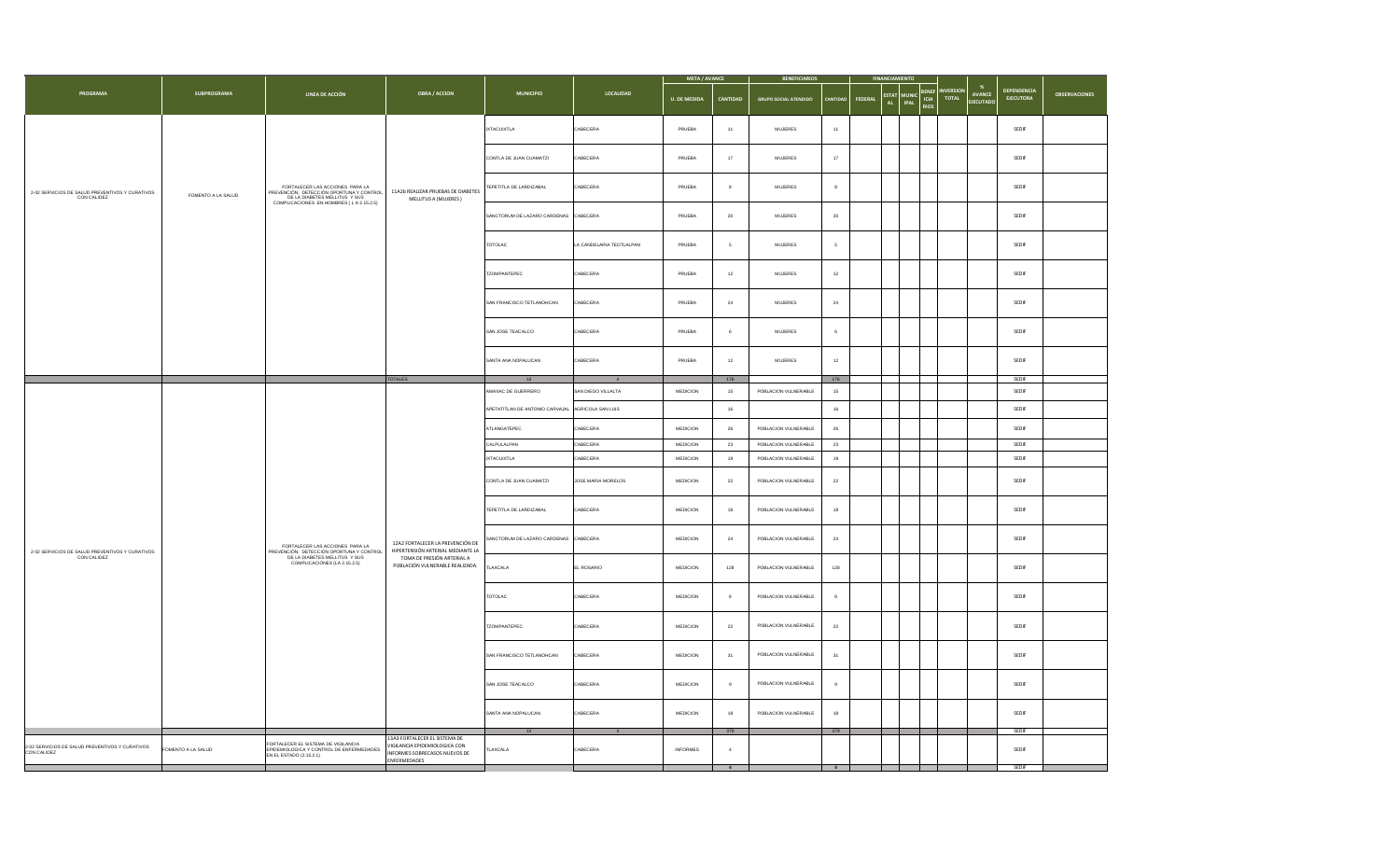|                                                             |                    |                                                                                                                                                                                       |                                                                                                                            |                              |                   | <b>META / AVANCE</b> |                 | <b>BENEFICIARIOS</b>         |              |                                 |                                                                                |                                 |                                  |                                 |                      |
|-------------------------------------------------------------|--------------------|---------------------------------------------------------------------------------------------------------------------------------------------------------------------------------------|----------------------------------------------------------------------------------------------------------------------------|------------------------------|-------------------|----------------------|-----------------|------------------------------|--------------|---------------------------------|--------------------------------------------------------------------------------|---------------------------------|----------------------------------|---------------------------------|----------------------|
| PROGRAMA                                                    | <b>SUBPROGRAMA</b> | LINEA DE ACCIÓN                                                                                                                                                                       | <b>OBRA / ACCION</b>                                                                                                       | <b>MUNICIPIO</b>             | LOCALIDAD         | <b>U. DE MEDIDA</b>  | <b>CANTIDAD</b> | <b>GRUPO SOCIAL ATENDIDO</b> | CANTIDAD     | <b>FEDERAL</b><br>$\mathsf{AL}$ | <b>BENEF</b><br><b>ESTAT</b> MUNIC<br>$\sf ICIA$<br><b>IPAL</b><br><b>RIOS</b> | <b>IVERSION</b><br><b>TOTAL</b> | <b>AVANCE</b><br><b>FIFCUTAD</b> | DEPENDENCIA<br><b>EJECUTORA</b> | <b>OBSERVACIONES</b> |
|                                                             |                    |                                                                                                                                                                                       |                                                                                                                            | AMAXAC DE GUERRERO           | CABECERA          | <b>JORNADAS</b>      | $\overline{1}$  | POBLACION VULNERABLE         |              |                                 |                                                                                |                                 |                                  | SEDIF                           |                      |
|                                                             |                    |                                                                                                                                                                                       |                                                                                                                            | ATLANGATEPEC                 | AGRICOLA SAN LUIS | <b>JORNADAS</b>      | $\overline{1}$  | POBLACION VULNERABLE         |              |                                 |                                                                                |                                 |                                  | SEDIF                           |                      |
|                                                             |                    |                                                                                                                                                                                       |                                                                                                                            | APIZACO                      | CABECERA          | JORNADAS             | $\overline{1}$  | POBLACION VULNERABLE         |              |                                 |                                                                                |                                 |                                  | SEDIF                           |                      |
|                                                             |                    |                                                                                                                                                                                       |                                                                                                                            | CALPULALPAN                  | CABECERA          | <b>JORNADAS</b>      | $\overline{1}$  | POBLACION VULNERABLE         |              |                                 |                                                                                |                                 |                                  | SEDIF                           |                      |
|                                                             |                    |                                                                                                                                                                                       |                                                                                                                            | ESPAÑITA                     | ASILO             | <b>JORNADAS</b>      | $\overline{2}$  | POBLACION VULNERABLE         |              |                                 |                                                                                |                                 |                                  | SEDIF                           |                      |
|                                                             |                    |                                                                                                                                                                                       |                                                                                                                            | <b>IXTACUIXTLA</b>           | CABECERA          | JORNADAS             |                 | POBLACION VULNERABLE         |              |                                 |                                                                                |                                 |                                  | SEDIF                           |                      |
|                                                             |                    | CONTLA DE JUAN CUAMATZI                                                                                                                                                               | CABECERA                                                                                                                   | <b>JORNADAS</b>              | $\overline{1}$    | POBLACION VULNERABLE |                 |                              |              |                                 |                                                                                | SEDIF                           |                                  |                                 |                      |
|                                                             |                    |                                                                                                                                                                                       | TEPETITLA DE LARDIZABAL<br>CABECERA<br><b>JORNADAS</b><br>$\overline{1}$                                                   | POBLACION VULNERABLE         |                   |                      |                 |                              |              | SEDIF                           |                                                                                |                                 |                                  |                                 |                      |
|                                                             |                    |                                                                                                                                                                                       |                                                                                                                            | SANCTORUM DE LAZARO CARDENAS | FRANCISCO VILLA   | <b>JORNADAS</b>      | $\overline{1}$  | POBLACION VULNERABLE         |              |                                 |                                                                                |                                 | SEDIF                            |                                 |                      |
|                                                             |                    |                                                                                                                                                                                       |                                                                                                                            | TENANCINGO                   | CABECERA          | <b>JORNADAS</b>      | $\overline{1}$  | POBLACION VULNERABLE         |              |                                 |                                                                                |                                 |                                  | SEDIF                           |                      |
| 2-02 SERVICIOS DE SALUD PREVENTIVOS Y CURATIVOS CON CALIDEZ | FOMENTO A LA SALUD | FORTALECER LOS PROGRAMAS DE UNIDADES<br>MEDICAS MOVILES PARA AUMENTAR EL ACCESO A<br>SERVICIOS EN ZONAS RURALES PARTICULARMENTE<br>EN COMUNIDADES INDIGENAS Y APARTADAS<br>(2.16.1.6) | 14A3 REALIZAR JORNADAS DE SALUD EN<br>UNIDADES MOVILES CON SERVICIOS<br>INTEGALES EN ZONAS RURALES CON ALTA<br>MARGINACIÓN | TETLA DE LA SOLIDARIDAD      | CABECERA          | <b>JORNADAS</b>      | $\overline{1}$  | POBLACION VULNERABLE         |              |                                 |                                                                                |                                 |                                  | SEDIF                           |                      |
|                                                             |                    |                                                                                                                                                                                       |                                                                                                                            | TLAXCALA                     | CABECERA          | JORNADAS             | $\overline{1}$  | POBLACION VULNERABLE         |              |                                 |                                                                                |                                 |                                  | SEDIF                           |                      |
|                                                             |                    |                                                                                                                                                                                       |                                                                                                                            | TLAXCO                       | EL ROSARIO        | <b>JORNADAS</b>      | $\overline{1}$  | POBLACION VULNERABLE         |              |                                 |                                                                                | SEDIF                           |                                  |                                 |                      |
|                                                             |                    |                                                                                                                                                                                       | XALOSTOC<br>CABECERA<br><b>JORNADAS</b><br>POBLACION VULNERABLE<br>$\overline{1}$                                          |                              |                   |                      |                 | SEDIF                        |              |                                 |                                                                                |                                 |                                  |                                 |                      |
|                                                             |                    |                                                                                                                                                                                       |                                                                                                                            | A MAGDALENA TLALTELULCO      | CABECERA          | JORNADAS             | $\overline{1}$  | POBLACION VULNERABLE         |              |                                 |                                                                                |                                 |                                  | SEDIF                           |                      |
|                                                             |                    |                                                                                                                                                                                       |                                                                                                                            | SAN DAMIAN TEXOLOC           | CABECERA          | <b>JORNADAS</b>      | $\rightarrow$   | POBLACION VULNERABLE         |              |                                 |                                                                                |                                 |                                  | SEDIF                           |                      |
|                                                             |                    |                                                                                                                                                                                       |                                                                                                                            | SAN FRANCISCO TETLANOHCAN    | CABECERA          | <b>JORNADAS</b>      | $\overline{1}$  | POBLACION VULNERABLE         |              |                                 |                                                                                |                                 |                                  | SEDIF                           |                      |
|                                                             |                    |                                                                                                                                                                                       |                                                                                                                            | SAN LUCAS TECOPILCO          | CABECERA          | JORNADAS             |                 | POBLACION VULNERABLE         |              |                                 |                                                                                |                                 |                                  | SEDIF                           |                      |
|                                                             |                    |                                                                                                                                                                                       |                                                                                                                            | SANTA ANA NOPALUCAN          | CABECERA          | <b>JORNADAS</b>      | $\overline{1}$  | POBLACION VULNERABLE         |              |                                 |                                                                                |                                 |                                  | SEDIF                           |                      |
|                                                             |                    |                                                                                                                                                                                       |                                                                                                                            | SANTA APOLONIA TEACALCO      | CABECERA          | <b>JORNADAS</b>      | $\overline{1}$  | POBLACION VULNERABLE         |              |                                 |                                                                                |                                 |                                  | SEDIF                           |                      |
|                                                             |                    |                                                                                                                                                                                       |                                                                                                                            | XILOXOXTLA                   | CABECERA          | JORNADAS             | $\overline{1}$  | POBLACION VULNERABLE         |              |                                 |                                                                                |                                 |                                  | SEDIF                           |                      |
|                                                             |                    |                                                                                                                                                                                       |                                                                                                                            | $\bullet$                    | $\bullet$         |                      | 22              | POBLACION VULNERABLE         | $\mathbf{0}$ |                                 |                                                                                |                                 |                                  | SEDIF                           |                      |
|                                                             |                    |                                                                                                                                                                                       |                                                                                                                            | AMAXAC DE GUERRERO           | CABECERA          | CONSULTAS            |                 | POBLACION VULNERABLE         | $_{\rm 6}$   |                                 |                                                                                |                                 |                                  | SEDIF                           |                      |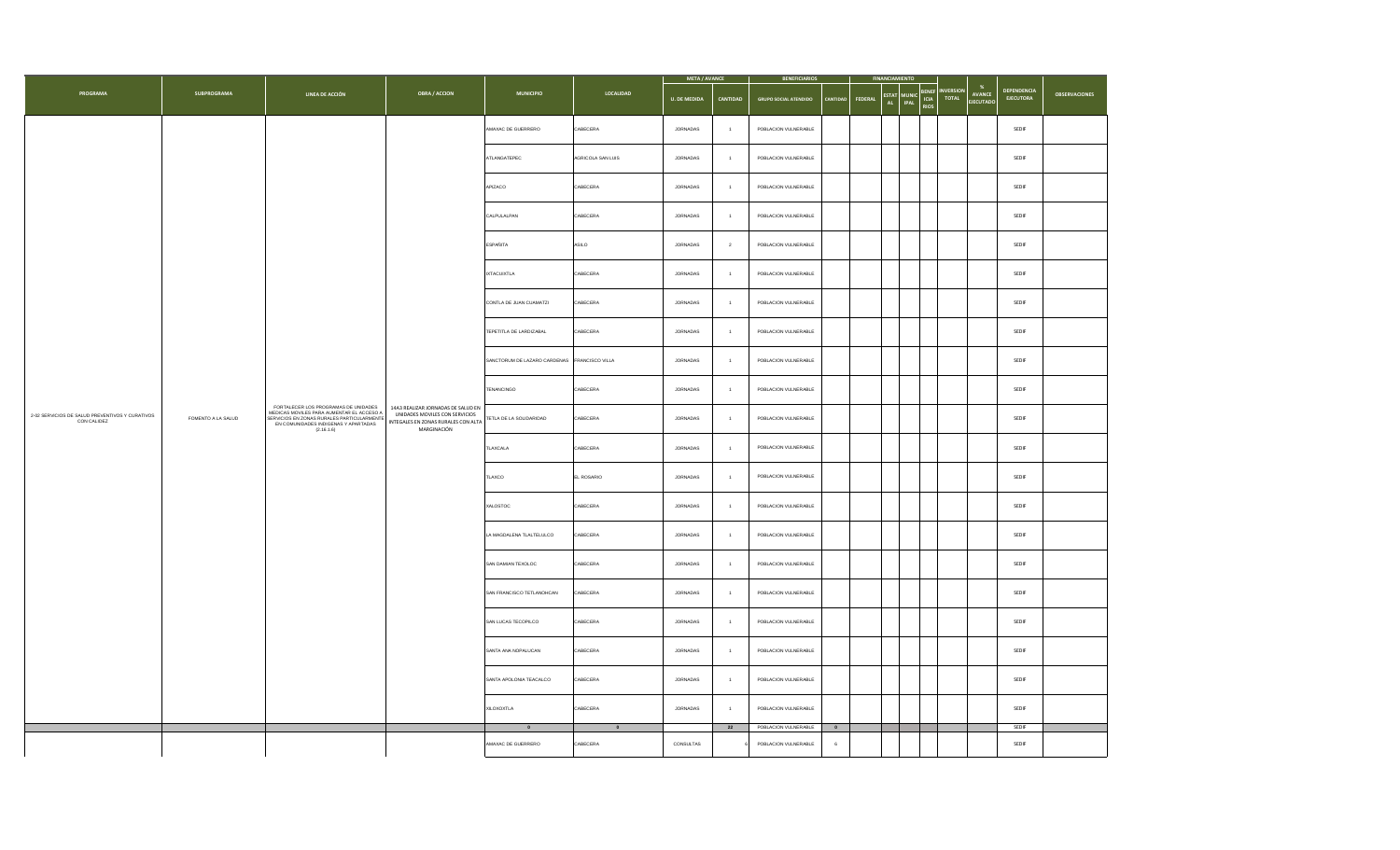|                                                             |                    |                                                                                                                                                                                                                                       |                                                                                                                      |                                              |                   |                     | <b>META / AVANCE</b> |                              | <b>BENEFICIARIOS</b> |                      |                                                            |                          |                             |                                 |                      |  |
|-------------------------------------------------------------|--------------------|---------------------------------------------------------------------------------------------------------------------------------------------------------------------------------------------------------------------------------------|----------------------------------------------------------------------------------------------------------------------|----------------------------------------------|-------------------|---------------------|----------------------|------------------------------|----------------------|----------------------|------------------------------------------------------------|--------------------------|-----------------------------|---------------------------------|----------------------|--|
| PROGRAMA                                                    | <b>SUBPROGRAMA</b> | LINEA DE ACCIÓN                                                                                                                                                                                                                       | <b>OBRA / ACCION</b>                                                                                                 | <b>MUNICIPIO</b>                             | LOCALIDAD         | <b>U. DE MEDIDA</b> | CANTIDAD             | <b>GRUPO SOCIAL ATENDIDO</b> | CANTIDAD             | <b>FEDERAL</b><br>AL | BENEF<br>ICIA<br>RIOS<br><b>ESTAT</b> MUNIC<br><b>IPAL</b> | <b>NVERSION</b><br>TOTAL | $\%$<br>AVANCE<br>EJECUTADO | <b>DEPENDENCIA</b><br>EJECUTORA | <b>OBSERVACIONES</b> |  |
|                                                             |                    |                                                                                                                                                                                                                                       |                                                                                                                      | ATLANGATEPEC                                 | AGRICOLA SAN LUIS | CONSULTAS           | $15\,$               | POBLACION VULNERABLE         | 15                   |                      |                                                            |                          |                             | SEDIF                           |                      |  |
|                                                             |                    |                                                                                                                                                                                                                                       |                                                                                                                      | APIZACO                                      | CABECERA          | CONSULTAS           | $12\,$               | POBLACION VULNERABLE         | 12                   |                      |                                                            |                          |                             | SEDIF                           |                      |  |
|                                                             |                    |                                                                                                                                                                                                                                       |                                                                                                                      | CALPULALPAN                                  | CABECERA          | CONSULTAS           | 15                   | POBLACION VULNERABLE         | 15                   |                      |                                                            |                          |                             | SEDIF                           |                      |  |
|                                                             |                    |                                                                                                                                                                                                                                       | ESPAÑITA                                                                                                             | ASILO                                        | CONSULTAS         | $\bf{20}$           | POBLACION VULNERABLE | $\bf{20}$                    |                      |                      |                                                            |                          | SEDIF                       |                                 |                      |  |
|                                                             |                    |                                                                                                                                                                                                                                       |                                                                                                                      | <b>IXTACUIXTLA</b>                           | CABECERA          | CONSULTAS           | 9                    | POBLACION VULNERABLE         | $_{9}$               |                      |                                                            |                          |                             | SEDIF                           |                      |  |
|                                                             |                    |                                                                                                                                                                                                                                       |                                                                                                                      | CONTLA DE JUAN CUAMATZI                      | CABECERA          | CONSULTAS           | $30\,$               | POBLACION VULNERABLE         | $30\,$               |                      |                                                            |                          |                             | SEDIF                           |                      |  |
|                                                             |                    |                                                                                                                                                                                                                                       |                                                                                                                      | TEPETITLA DE LARDIZABAL                      | CABECERA          | CONSULTAS           | $15\,$               | POBLACION VULNERABLE         | $15\,$               |                      |                                                            |                          |                             | SEDIF                           |                      |  |
|                                                             |                    |                                                                                                                                                                                                                                       |                                                                                                                      | SANCTORUM DE LAZARO CARDENAS FRANCISCO VILLA |                   | CONSULTAS           | $18$                 | POBLACION VULNERABLE         | 18                   |                      |                                                            |                          |                             | SEDIF                           |                      |  |
|                                                             |                    |                                                                                                                                                                                                                                       | TENANCINGO                                                                                                           | CABECERA                                     |                   | $\,$ 11 $\,$        |                      | $\mathbf{11}$                |                      |                      |                                                            |                          | SEDIF                       |                                 |                      |  |
| 2-02 SERVICIOS DE SALUD PREVENTIVOS Y CURATIVOS CON CALIDEZ | FOMENTO A LA SALUD | ATENDER DE MANERA INTEGRAL Y COORDINADA LA<br>SALUD DE LA POBLACIÓN USUARIA BUSCANDO<br>MINIMIZAR LA INCIDENCIA DE COMPLICACIONES<br>ATRIBUIBLES A LA ATENCIÓN TARDÍA DE<br>ATRIBUIBLES A LA ATENCIA DE<br>PADECIMIENTOS(LA 2.17.1.3) | 15A3 OTORGAR CONSULTA EXTERNA DE TETLA DE LA SOLIDARIDAD<br>MEDICINA GENERAL, ODONTOLOGÍA<br>NUTRICIÓN Y OPTOMETRIA. |                                              | CABECERA          |                     | 16                   |                              | 16                   |                      |                                                            |                          |                             | SEDIF                           |                      |  |
|                                                             |                    |                                                                                                                                                                                                                                       |                                                                                                                      | TLAXCALA                                     | CABECERA          | CONSULTAS           | 324                  | POBLACION VULNERABLE         | 324                  |                      |                                                            |                          |                             | SEDIF                           |                      |  |
|                                                             |                    |                                                                                                                                                                                                                                       |                                                                                                                      | TLAXCO                                       | EL ROSARIO        | CONSULTAS           | $10$                 | POBLACION VULNERABLE         | 10                   |                      |                                                            |                          |                             | SEDIF                           |                      |  |
|                                                             |                    |                                                                                                                                                                                                                                       |                                                                                                                      | XALOSTOC                                     | CABECERA          | CONSULTAS           | 15                   | POBLACION VULNERABLE         | $15$                 |                      |                                                            |                          |                             | SEDIF                           |                      |  |
|                                                             |                    |                                                                                                                                                                                                                                       |                                                                                                                      | LA MAGDALENA TLALTELULCO                     | CABECERA          | CONSULTAS           | $15\,$               | POBLACION VULNERABLE         | 15                   |                      |                                                            |                          |                             | SEDIF                           |                      |  |
|                                                             |                    |                                                                                                                                                                                                                                       |                                                                                                                      | SAN DAMIAN TEXOLOC                           | CABECERA          | CONSULTAS           | 15                   | POBLACION VULNERABLE         | $15\,$               |                      |                                                            |                          |                             | SEDIF                           |                      |  |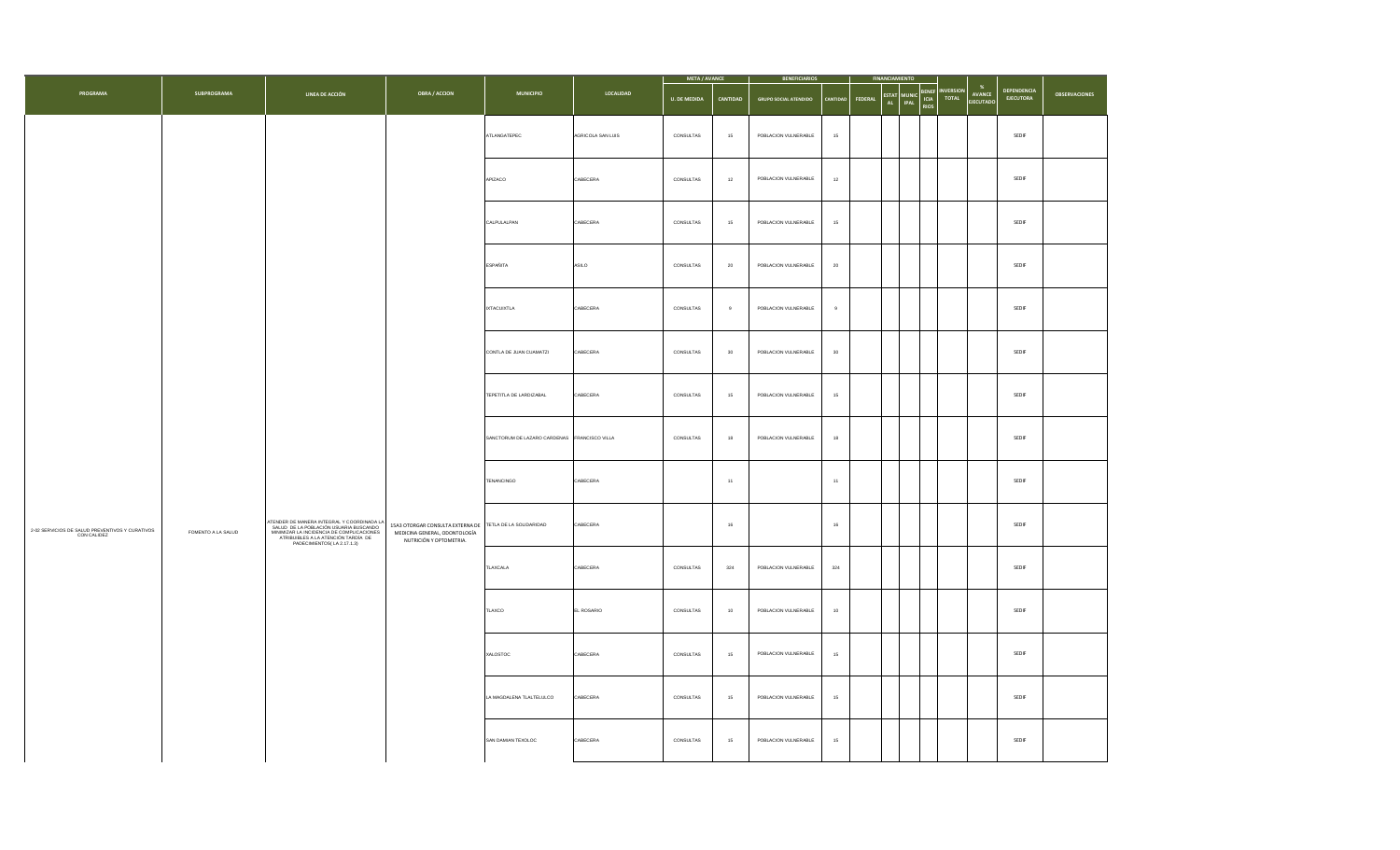|                                                 |                    |                                                                                                                                                 |                                    | <b>META / AVANCE</b>      |                    | <b>BENEFICIARIOS</b> |                                  |                              |                  |                  |                          |                                             |                           |                                      |                                 |                      |  |
|-------------------------------------------------|--------------------|-------------------------------------------------------------------------------------------------------------------------------------------------|------------------------------------|---------------------------|--------------------|----------------------|----------------------------------|------------------------------|------------------|------------------|--------------------------|---------------------------------------------|---------------------------|--------------------------------------|---------------------------------|----------------------|--|
| PROGRAMA                                        | <b>SUBPROGRAMA</b> | LINEA DE ACCIÓN                                                                                                                                 | <b>OBRA / ACCION</b>               | <b>MUNICIPIO</b>          | LOCALIDAD          | <b>U. DE MEDIDA</b>  | <b>CANTIDAD</b>                  | <b>GRUPO SOCIAL ATENDIDO</b> | <b>CANTIDAD</b>  | <b>FEDERAL</b>   | <b>ESTAT</b> MUNIC<br>AL | BENEF<br>ICIA<br><b>IPAL</b><br><b>RIOS</b> | INVERSION<br><b>TOTAL</b> | %<br><b>AVANCE</b><br><b>IFCUTAD</b> | DEPENDENCIA<br><b>EJECUTORA</b> | <b>OBSERVACIONES</b> |  |
|                                                 |                    |                                                                                                                                                 |                                    | SAN FRANCISCO TETLANOHCAN | CABECERA           | CONSULTAS            | 10                               | POBLACION VULNERABLE         | $10\,$           |                  |                          |                                             |                           |                                      | SEDIF                           |                      |  |
|                                                 |                    |                                                                                                                                                 |                                    | SAN LUCAS TECOPILCO       | CABECERA           | CONSULTAS            | 14                               | POBLACION VULNERABLE         | 14               |                  |                          |                                             |                           |                                      | SEDIF                           |                      |  |
|                                                 |                    |                                                                                                                                                 |                                    | SANTA ANA NOPALUCAN       | CABECERA           | CONSULTAS            | $\overline{\phantom{a}}$         | POBLACION VULNERABLE         | $\boldsymbol{8}$ |                  |                          |                                             |                           |                                      | SEDIF                           |                      |  |
|                                                 |                    |                                                                                                                                                 |                                    | SANTA APOLONIA TEACALCO   | CABECERA           | CONSULTAS            | 7                                | POBLACION VULNERABLE         | $\bar{7}$        |                  |                          |                                             |                           |                                      | SEDIF                           |                      |  |
|                                                 |                    |                                                                                                                                                 |                                    | SANTA ISABEL XILOXOXTLA   | CABECERA           | CONSULTAS            | $15\,$                           | POBLACION VULNERABLE         | $15\,$           |                  |                          |                                             |                           |                                      | SEDIF                           |                      |  |
|                                                 |                    |                                                                                                                                                 |                                    |                           |                    |                      | 600                              |                              | 600              |                  |                          |                                             |                           |                                      | SEDIF                           |                      |  |
|                                                 |                    |                                                                                                                                                 |                                    | ATLANGATEPEC              | CABECERA           | SESIONES             | $\overline{7}$                   | ADULTOS MAYORES              | 11               |                  |                          |                                             |                           |                                      | SEDIF                           |                      |  |
|                                                 |                    |                                                                                                                                                 |                                    |                           | CABECERA           | SESIONES             | $\overline{7}$                   | ADULTOS MAYORES              | 32               |                  |                          |                                             |                           |                                      | SEDIF                           |                      |  |
|                                                 |                    |                                                                                                                                                 |                                    | SAN MARCOS                | SESIONES           | $\overline{7}$       |                                  | 13                           |                  |                  |                          |                                             |                           | SEDIF                                |                                 |                      |  |
|                                                 |                    |                                                                                                                                                 |                                    |                           | SAN MATEO          | SESIONES             | $\overline{7}$                   | ADULTOS MAYORES              | 19               |                  |                          |                                             |                           |                                      | SEDIF                           |                      |  |
|                                                 |                    |                                                                                                                                                 |                                    | CALPULALPAN               | <b>CUAHULA</b>     | SESIONES             | $\overline{7}$                   | ADULTOS MAYORES              | 15 <sub>15</sub> |                  |                          |                                             |                           |                                      | SEDIF                           |                      |  |
|                                                 |                    |                                                                                                                                                 |                                    |                           | SAN CRISTOBAL      | SESIONES             | $\overline{7}$                   | ADULTOS MAYORES              | $\mathbf{q}$     |                  |                          |                                             |                           |                                      | SEDIF                           |                      |  |
|                                                 |                    |                                                                                                                                                 |                                    |                           |                    | SAN FELIPE           | SESIONES                         | $\overline{7}$               | ADULTOS MAYORES  | 10               |                          |                                             |                           |                                      |                                 | SEDIF                |  |
|                                                 |                    |                                                                                                                                                 |                                    |                           | GUSTAVO DIAZ ORDAZ | SESIONES             | $\overline{7}$                   | ADULTOS MAYORES              | 13               |                  |                          |                                             |                           |                                      | SEDIF                           |                      |  |
|                                                 |                    |                                                                                                                                                 |                                    |                           | MAZAPA             | SESIONES             | $\overline{7}$                   | ADULTOS MAYORES              | 10               |                  |                          |                                             |                           |                                      | SEDIF                           |                      |  |
|                                                 |                    |                                                                                                                                                 |                                    | EL CARMEN TEQUEXQUITLA    |                    | SESIONES             |                                  |                              |                  |                  |                          |                                             |                           |                                      | SEDIF                           |                      |  |
|                                                 |                    |                                                                                                                                                 |                                    |                           | CABECERA           | SESIONES             | $\overline{7}$                   | ADULTOS MAYORES              | 22               |                  |                          |                                             |                           |                                      | SEDIF                           |                      |  |
|                                                 |                    |                                                                                                                                                 |                                    |                           | COL. INDUSTRIAL    | SESIONES             | $\overline{7}$                   | ADULTOS MAYORES              | 23               |                  |                          |                                             |                           |                                      | SEDIF                           |                      |  |
|                                                 |                    |                                                                                                                                                 |                                    | CHIAUTEMPAN               | MUÑOZTLA           | SESIONES             | $\overline{7}$<br>$\overline{7}$ | ADULTOS MAYORES              | 23               |                  |                          |                                             |                           |                                      | SEDIF                           |                      |  |
|                                                 |                    |                                                                                                                                                 |                                    |                           | TLALCUAPAN         | SESIONES             |                                  | ADULTOS MAYORES              | $20\degree$      |                  |                          |                                             |                           |                                      | SEDIF                           |                      |  |
|                                                 |                    |                                                                                                                                                 |                                    |                           | <b>XOCHITEOTLA</b> | SESIONES             | $\overline{z}$                   | ADULTOS MAYORES              | 18               |                  |                          |                                             |                           |                                      | SEDIF                           |                      |  |
|                                                 |                    |                                                                                                                                                 |                                    |                           | CABECERA           |                      | $\overline{z}$                   |                              | 13               |                  |                          |                                             |                           |                                      |                                 |                      |  |
|                                                 |                    |                                                                                                                                                 |                                    | MUÑOZ DE DOMINGO ARENAS   |                    | CUAMATZINGO          | SESIONES                         | $\overline{7}$               | ADULTOS MAYORES  | $\boldsymbol{9}$ |                          |                                             |                           |                                      |                                 | SEDIF                |  |
|                                                 |                    | <b>GUADALUPE CUAHUTEMOC</b>                                                                                                                     | SESIONES                           |                           | ADULTOS MAYORES    | 6                    |                                  |                              |                  |                  |                          | SEDIF                                       |                           |                                      |                                 |                      |  |
| 2-02 SERVICIOS DE SALUD PREVENTIVOS Y CURATIVOS | FOMENTO A LA SALUD | FORTALECER LOS PROGRAMAS DE ATENCIÓN 16A4 REALIZAR JORNADAS DE SALUD EN INTEGRAL A LA SALUD DEL ADULTO MAYOR CON UNIDADES MOVILES CON SERVICIOS | 16A4 REALIZAR JORNADAS DE SALUD EN | <b>IXTENCO</b>            | CABECERA           | SESIONES             | $\overline{7}$                   | ADULTOS MAYORES              | 21               |                  |                          |                                             |                           |                                      | SEDIF                           |                      |  |